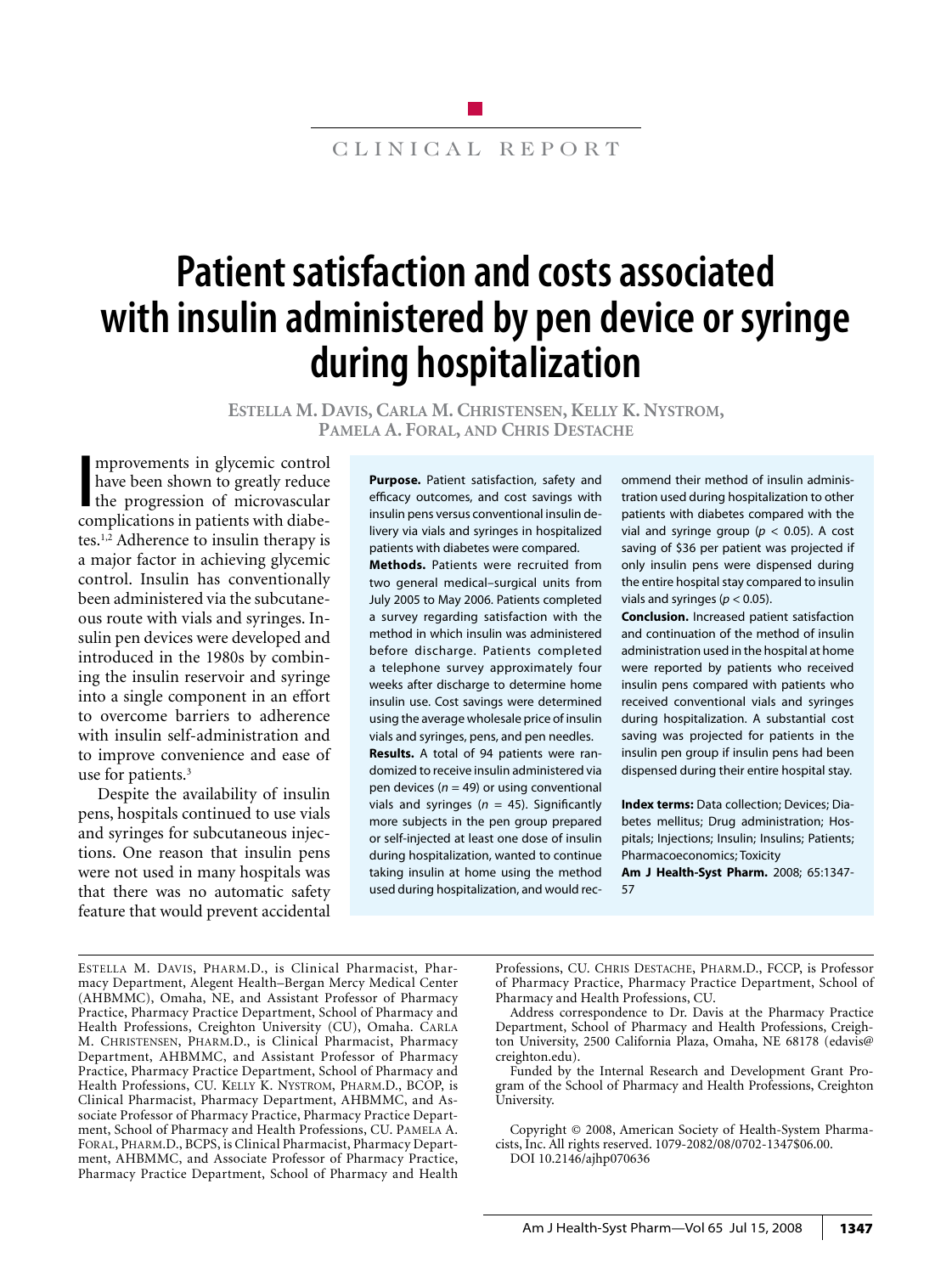needle sticks in health care workers. The use of insulin pens in the hospital setting became a more viable option with the introduction of an insulin pen product with a safety needle that provides a passive safety feature that automatically engages after an injection is administered (NovoFine Autocover 30G disposable safety needle, Novo Nordisk, Princeton, NJ). The safety feature prevents accidental needle sticks and needle reuse and is locked into place throughout needle disposal. The safety needle complys with U.S. Department of Labor Occupational Safety and Health Administration (OSHA) guidelines and appears on OSHA's list of approved safety-engineered sharps devices.<sup>4</sup>

Administration of insulin through pen devices in the ambulatory care setting has been shown to improve insulin regimen adherence and patient satisfaction.5-9 Authors of a survey evaluating insulin pen use in patients who previously used vials and syringes found that more patients who used pens reported not missing any injections and felt it was easier to comply with their insulin regimen than when they used conventional vials and syringes.<sup>8</sup> Patients also reported a strong desire to continue using the pens and stated that they would recommend the method to other patients.

Studies in ambulatory care patients have also found that insulin pens have similar effects or improve glycemic control compared with insulin administered using vials and syringes. In a multicenter, randomized, crossover study in 121 patients with type 1 or type 2 diabetes mellitus using conventional insulin administration using vials and syringes or prefilled, disposable insulin pens, a significant improvement in glycosylated hemoglobin  $(HbA_{1c})$  was observed in both treatment groups after a four-week treatment period, with an average reduction in mean  $HbA<sub>1c</sub>$ values of 0.3% in the total population  $(p < 0.05).$ <sup>10</sup> Another randomized

crossover study assessed the efficacy and safety of and patient compliance with insulin administered from vials and syringes versus prefilled, disposable pens for an eight-week treatment period in patients over age 60 years.<sup>11</sup> The authors found a reduction of  $1.1\% \pm 1.2\%$  in mean  $\pm$  S.D. HbA<sub>1c</sub> values for those using insulin pens compared with a 0.6%  $±$  1.2% reduction with vials and syringes (mean  $HbA_{1c}$  value of 8.4% at baseline for both groups) ( $p < 0.02$ ). An additional study that evaluated the efficacy and safety of and satisfaction with insulin pens among elderly patients with type 2 diabetes found that  $HbA_{1c}$  values decreased significantly from 7.8% at baseline to 7.6% at three months after insulin pen use  $(p < 0.05).^{12}$ 

One long-term study followed patients who were newly initiated on insulin pen treatment or insulin treatment administered from a vial with a syringe for a minimum of two years to evaluate outcomes retrievable through an integrated medical and pharmacy claims database containing information for patients enrolled in managed care health plans in the United States (*n*  $= 1156$ .<sup>13</sup> They conducted a preanalysis and postanalysis to evaluate the effect of converting patients from conventionally administered insulin to insulin pens on adherence, hypoglycemic events, resource utilization, and the associated health care costs. Although the authors did not report findings related to  $HbA_{1c}$  values, they found that the likelihood of patients having a hypoglycemic event was significantly reduced after switching to insulin pens (odds ratio [OR], 0.50; 95% confidence interval [CI], 0.37–0.68; *p* < 0.05), and the rate of hypoglycemia in patients who were considered adherent to insulin decreased by nearly two thirds (incident rate ratio, 0.35; 95% CI, 0.11–0.81;  $p < 0.05$ ). There were significant decreases in hypoglycemia-attributable emergency department visits (OR,

0.44; 95% CI, 0.21–0.92; *p* < 0.05) and physician visits (OR, 0.39; 95% CI, 0.24–0.64;  $p < 0.05$ ) in patients receiving insulin pens, whereas the number of hypoglycemia-related hospitalizations and outpatient visits remained similar after switching from conventionally administered insulin to insulin pens.

One survey of 33 physicians found that 97% of physicians  $(n = 32)$ whose patients switched to insulin pens for six weeks in an outpatient setting felt the insulin pen was a better method for insulin delivery overall, 85% felt more confident in their patients' ability to accurately deliver a dose, and 91% felt it was easier to initiate insulin therapy with the insulin pen than with insulin vials to be administered with syringes.<sup>9</sup> Another study evaluated home care nurse resource utilization in 79 ambulatory elderly patients with visual disabilities, motor disabilities, or both who required assistance for insulin preparation and administration using insulin pens or vials and syringes.<sup>14</sup> More patients were able to independently give themselves injections using insulin pens compared with vials and syringes (53% versus 20%, respectively). The mean  $\pm$  S.D. time spent by nurses to assist with injections for those who used pens (4.2 ± 8.1 minutes) was shorter compared with administration via vials and syringes (5.8  $\pm$  8.9 minutes). The saving in time spent assisting with injections significantly reduced the mean daily nursing cost (calculated from nursing visits to assist patients with insulin injections) for those who used pens versus vials and syringes (\$114 versus \$196, respectively;  $p <$  $0.001$ ).<sup>14</sup>

Direct and indirect costs attributed to diabetes in the United States were \$132 billion in 2002.<sup>15</sup> The development of novel insulin technologies that can increase patient adherence, improve patient and health care worker safety, and decrease potential institutional and health care costs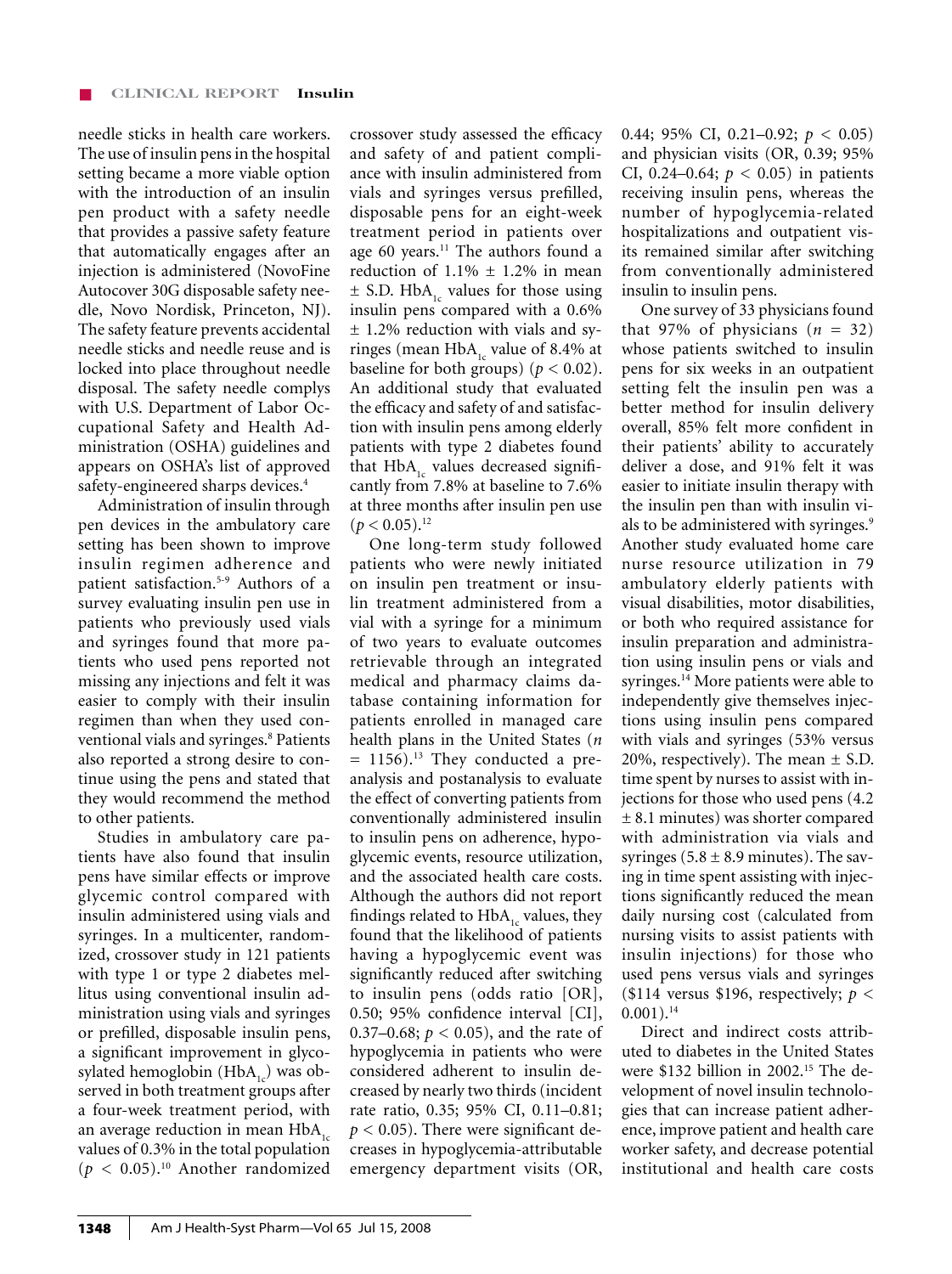has driven organizations to consider using insulin pen devices for hospitalized patients. To the best of our knowledge, there are no published articles that evaluate insulin pen use in hospitalized patients and cost savings or patient satisfaction associated with insulin pen use in the hospital setting. Further, it is not known whether patients who are exposed to insulin pen devices in a hospital setting would continue to use them after hospital discharge or if insurance and reimbursement issues would be barriers to their use. The goals of the current study were to evaluate patient satisfaction, glycemic control, economic effect, and postdischarge insulin administration method by comparing the use of insulin administered through a pen device with the administration of insulin from vials using a syringe in hospitalized patients.

## **Methods**

**Study design.** This prospective, randomized, controlled, parallelgroup study compared the use of pen devices with conventional vials and syringes for the administration of insulin in hospitalized patients with diabetes mellitus requiring subcutaneous injections. A noninferiority study design was used to evaluate patient satisfaction and cost savings with insulin pens versus vials and syringes. Patients were randomly assigned (1:1) to receive their insulin using pen devices or vials and syringes.

The study was conducted in accordance with the Declaration of Helsinki. <sup>16</sup> The procedures for the study were followed in accordance with the ethical standards of the investigational review board at Creighton University and Alegent Health System. Written informed consent was obtained from all patients prior to any trial-related activities. Patients were recruited from two general medical–surgical units from July 2005 to May 2006.

Two prefilled, disposable insulin pen devices were used: InnoLet and FlexPen (Novo Nordisk). Because the hospital has one preferred formulary manufacturer for insulin analogues, orders from prescribers for comparable insulin analogues were therapeutically substituted with an analogue of the hospital's preferred manufacturer whenever possible. Patients received InnoLet if they were randomized to the insulin pen group and prescribed insulin human regular, isophane insulin human (NPH insulin), or the combination of 70% NPH insulin and 30% regular insulin. Patients received the FlexPen if they were randomized to the insulin pen group and prescribed any rapid-acting insulin (insulin lispro or insulin aspart) or the combination of 70% insulin aspart protamine with 30% insulin aspart or 75% insulin lispro protamine with 25% insulin lispro. NovoFine Autocover 30G disposable safety needles were dispensed for patients enrolled in the pen group. If insulin glargine was prescribed, a vial was dispensed regardless of the treatment group because it was not available in a pen device at the start of the study.

To prevent the delay of insulin delivery to patients on the study floors, potential study patients who met inclusion criteria were initially given insulin vials to cover immediate insulin needs. If patients were ultimately randomized to the insulin pen group, the insulin vials were discontinued and the appropriate insulin pens and pen safety needles were used. Patients randomized to the vial and syringe group continued this method during their hospital stay.

**Insulin pen training.** Before study initiation, registered nurses on the study floors received instruction by study investigators on both pen devices and proper use of the safety needles. Successful completion of a competency-based insulin pen administration checklist and successful demonstration of a mock

insulin injection were required by the investigator before a nurse could administer insulin to a patient using the insulin pen devices. During this training period, all pharmacists and pharmacy technicians were trained how to use, label, dispense, and store the insulin pens.

**Patient selection.** Patients were eligible for study inclusion if they had documentation of type 1 or 2 diabetes mellitus in their medical record, required subcutaneous insulin for glucose control during hospitalization, and were above the age of consent (19 years) in Nebraska, where the study was conducted. Patients were excluded if they were prescribed a sole insulin analogue that could not be substituted with Innolet or FlexPen.

**Outcomes measures.** *Patient satisfaction.* All patients completed a selfadministered, eight-question survey about their insulin administration experience during their hospital stay. The first two questions addressed the number of times that the patient withdrew the insulin dose from the insulin vial or used the pen to dial the dose of insulin and the number of times the patient self-administered the insulin dose during the hospital stay. For the remaining questions, patients were provided statements and asked to rate their level of agreement with the statement (i.e., strongly disagree, disagree, unsure, agree, or strongly agree). Any patients who had used both insulin pens and conventional insulin vials and syringes before study enrollment were asked to rate their level of agreement with three additional statements to compare the two methods of insulin administration.

The satisfaction survey tools were developed from surveys used in previous studies assessing patient and health care provider satisfaction with existing insulin delivery methods, satisfaction with comparative types of insulin delivery methods, and satisfaction with novel insulin pen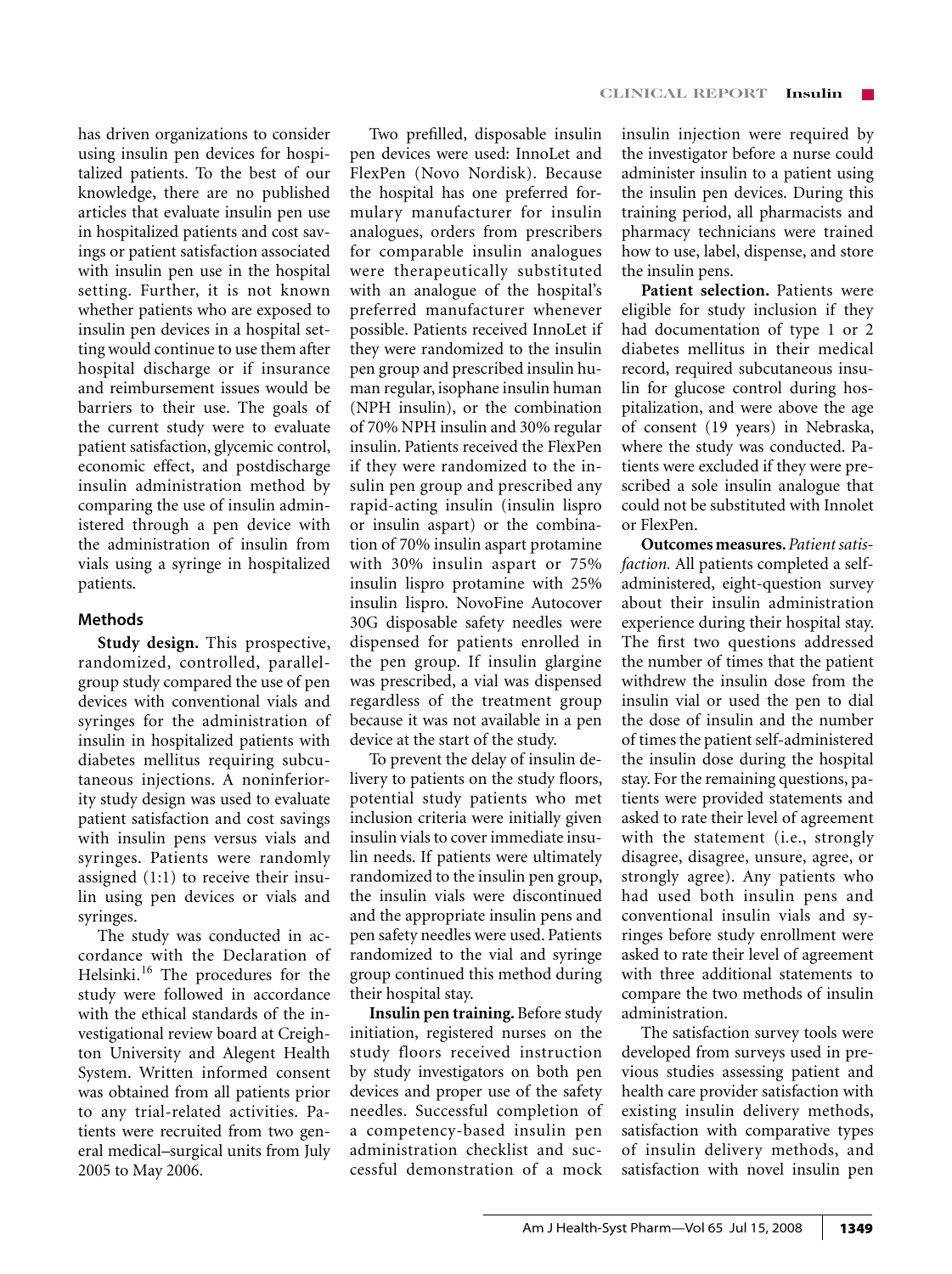devices in the self-care outpatient environment.6,9,17-21 Two validated surveys—the Patient Satisfaction with Insulin Therapy questionnaire and the Diabetes Treatment Satisfaction Questionnaire—were used to help develop survey items for the study. Nine questions were identified for inclusion in the survey. The surveys were pilot tested and modified to finalize the survey items.

*Clinical outcomes and safety.* All patients were followed to evaluate glycemic control during hospitalization. The primary clinical outcome was to compare the initial blood glucose level at admission and the final blood glucose level at discharge. Secondary clinical outcomes included the number of hypoglycemic and hyperglycemic events and the mean rates of hypoglycemic and hyperglycemic events.

The mean rates of hypoglycemic and hyperglycemic events for patients in the vial and syringe group were calculated using the number of events per length of stay in days. Hypoglycemic and hyperglycemic event rates for patients in the insulin pen group were calculated using the number of events per length of stay in days and the number of events while receiving insulin pens per number of days using insulin pens. These events were analyzed in two ways for the pen group because patients could have been receiving insulin pens for a shorter duration than their length of stay due to the consent process. Hypoglycemic events were defined per hospital policy as any blood glucose concentration of <70 mg/dL. Hyperglycemic events were defined as events requiring administration of a rapid- or fast-acting insulin for coverage of high blood glucose concentrations (typically >200 mg/dL) via a one-time dose or sliding-scale insulin coverage. Severe hyperglycemia was defined as blood glucose concentrations of >400 mg/ dL. During the time of this study, the hospital did not have a universal sliding-scale order set that was automatically initiated for high blood glucose levels.

Health care staff were encouraged by investigators to report any insulinrelated medication errors using the hospital's standard voluntary reporting method. Insulin-related needlestick or sharps injury data were collected by the hospital's department of infection control. Insulin-related adverse events, with the exception of hyperglycemic or hypoglycemic events, were recorded on the hospital's forms for reporting adverse reactions.

*Postdischarge insulin use.* Patients were also asked to complete a followup telephone survey approximately four weeks after they were discharged from the hospital. Patients were asked about the type of setting they went to after discharge; about the type of insulin they were currently taking, if any; whether their insulin and associated supplies were covered by insurance; and what their estimated out-of-pocket costs per month were for their insulin and associated supplies.

*Economic outcomes.* A cost-saving analysis was conducted during the study period to compare the two insulin administration methods. The

cost-saving analysis evaluated the direct insulin medication and needle costs using the average wholesale price (AWP) for the corresponding insulin vials, insulin syringes (Safety Glide, Becton-Dickinson, Franklin Lakes, NJ), insulin pens, and pen safety needles used by each patient (Table 1).

A conversion factor was used to more accurately estimate the number of insulin vials and pens used by each patient based on the total number of insulin units documented as administered on the medication administration record during hospitalization for both groups. For the vial and syringe group, if the number of units of insulin administered per patient was 1000 or less, this was equivalent to one vial. For the vial and syringe group, the total number of subcutaneous injections was converted to the total number of syringes used. In the insulin pen group, if the number of units of insulin consumed per patient was 300 or less, this was equivalent to one insulin pen used after consent was obtained to convert insulin analogues to FlexPen or InnoLet. Before consent was obtained from patients assigned to the insulin pen group or for patients whose order for an insulin analogue was not converted

### Table 1. **Average Wholesale Price (AWP) Used to Calculate Direct Insulin Costs**

|                                                      | <b>AWP (\$)</b>          |                          |
|------------------------------------------------------|--------------------------|--------------------------|
| Insulin Type                                         | <b>Vial</b> <sup>a</sup> | Insulin Pen <sup>b</sup> |
| Insulin human regular                                | 34.59                    | 14.73                    |
| Isophane insulin human (NPH)                         | 34.59                    | 14.73                    |
| 70% NPH insulin with 30% insulin human regular       | 34.59                    | 14.73                    |
| Insulin aspart                                       | 83.70                    | 32.34                    |
| 70% insulin aspart protamine with 30% insulin aspart | 83.70                    | 32.34                    |
| Insulin glargine                                     | 77.85                    | 31.73c                   |
| 75% insulin lispro protamine with 25% insulin lispro | 80.35                    | 32.34 <sup>c,d</sup>     |
| Insulin lispro                                       | 80.35                    | 32.34 <sup>c,d</sup>     |

a The AWP for each insulin syringe was \$0.41.

<sup>b</sup>The AWP for each safety needle used with the insulin pen device was \$0.35.

c Not dispensed as an insulin pen during the study period.

d The AWP was not included in the projected costs because insulin lispro products were not on the hospital formulary; the AWP of comparable insulin pen devices was substituted, assuming that future patients would be converted to an insulin pen on the formulary.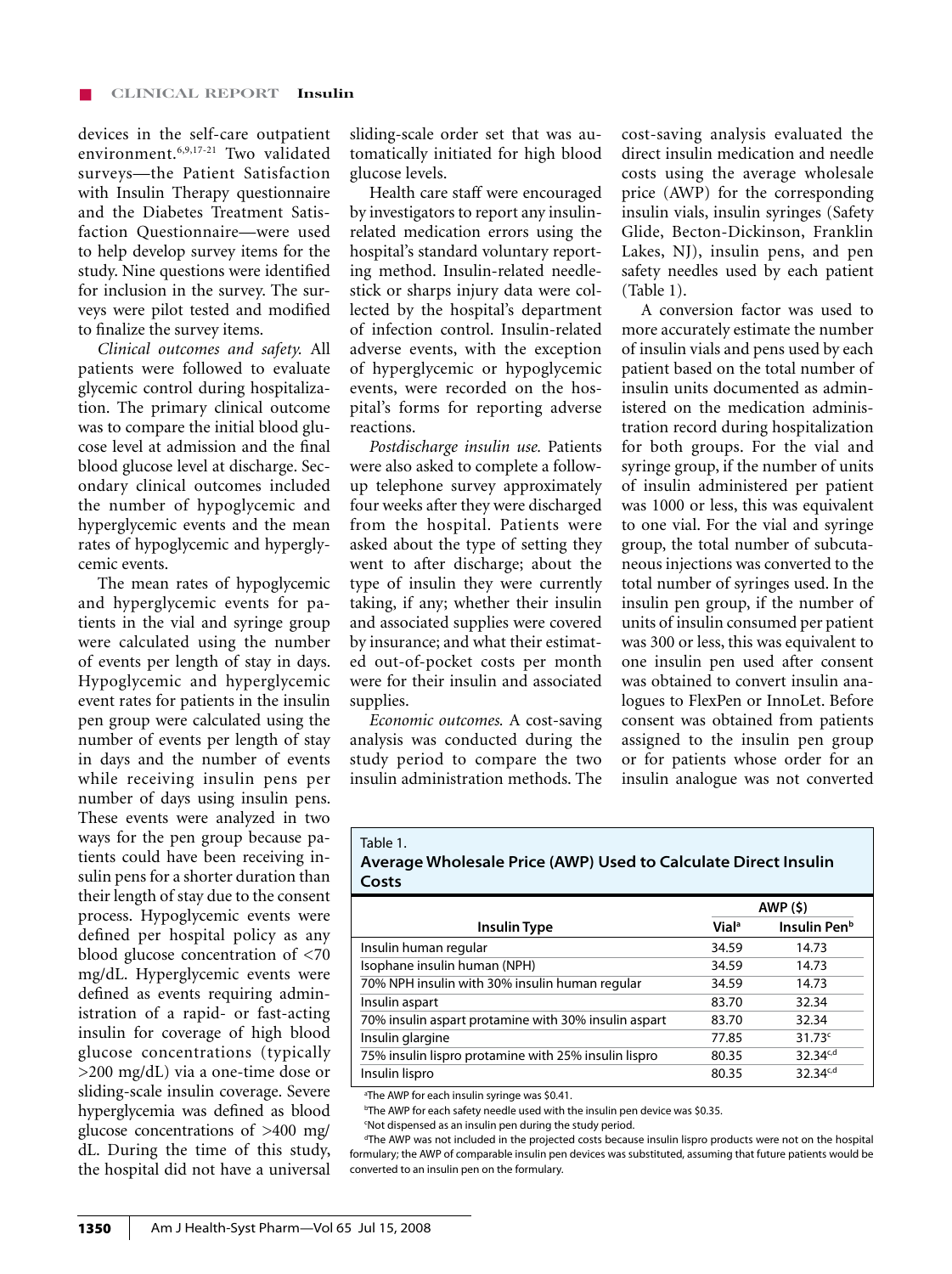to FlexPen or InnoLet, if the number of units of insulin administered per patient was 1000 or less, this was equivalent to one vial. For the insulin pen group, the number of subcutaneous injections given before consent for conversion was obtained or the number of injections given using an insulin analogue in patients whose insulin was not converted to a pen device after consent was converted to the number of syringes used. After consent was obtained from patients assigned to the pen group, the number of subcutaneous injections was converted to the total number of safety needles used. These conversion factors did not account for lost, misplaced, or extra vials or needles that may have been dispensed to the study floors.

The totals for the direct insulin costs for patients from both groups were determined by multiplying the AWP for insulin analogues, syringes, and pen needles by the number consumed during their hospitalization. The totals for the projected direct insulin costs for patients in the pen group were determined by evaluating the total number of insulin units given per analogue and converting that number to project how many insulin pens would have been dispensed if only insulin pen devices were available (i.e., no insulin vials would have been dispensed for initial insulin orders because consent would not be required). The projected total number of insulin injections for the pen group would remain the same, but this number would be multiplied by the cost of pen safety needles to determine costs, since insulin syringes would not be used. The average direct insulin costs were calculated by dividing the total direct insulin costs by the number of patients in each group. The average direct cost savings were calculated by subtracting the average direct costs of the group with lower average costs from the average direct insulin costs for the group with higher average costs.

**Statistical analysis.** Data were entered into a spreadsheet (Microsoft Excel 2000) and imported into the Statistical Package for Social Sciences (SPSS-PC, version 14.0). All statistical analyses were performed using this software. Specifically, survey satisfaction data, discrete demographic outcomes, and the number of hyperglycemic and hypoglycemic episodes were analyzed using Pearson's chisquare test. Continuous data (i.e., cost savings and demographic data) were analyzed using analysis of variance.

#### **Results**

A total of 94 patients were eligible for study inclusion and randomization from July 2005 through May 2006; 45 were randomized to the vial and syringe group and 49 were randomized to the insulin pen group. Five patients dropped out of the vial

and syringe group (3 were started on an insulin drip, 1 withdrew consent, and 1 died of pneumonia during hospitalization), and 14 patients dropped out of the insulin pen group (7 were started on an insulin drip, 4 transferred to a nonparticipating study floor during enrollment, 2 withdrew consent, and 1 had an adverse event associated with a pen device and withdrew from the study). The patient satisfaction survey results were based on the responses of the patients who completed the study: 35 patients in the pen group and 40 patients in the vial and syringe group.

Demographic characteristics of the 75 patients completing the study are listed in Table 2. There was no significant difference between groups in reasons for admission. The number of concomitant diseases including hypertension, hyperlipidemia,

| Table 2.<br>Demographic Characteristics of Study Patients <sup>a</sup>   |                                           |                                                |
|--------------------------------------------------------------------------|-------------------------------------------|------------------------------------------------|
| Variable                                                                 | <b>Insulin Pen</b><br>Group<br>$(n = 35)$ | <b>Vial and Syringe</b><br>Group<br>$(n = 40)$ |
| Age (yr), mean $\pm$ S.D.                                                | $57.5 \pm 11.4$                           | $57.1 \pm 11.6$                                |
| Male, no. (%)                                                            | 16 (46)                                   | 23 (58)                                        |
| Race, no. (%)                                                            |                                           |                                                |
| Caucasian                                                                | 30(86)                                    | 27 (68)                                        |
| African American                                                         | 4(11)                                     | 8(20)                                          |
| Other                                                                    | 1(3)                                      | 5(12)                                          |
| Type 1 diabetes, no. (%)                                                 | 6(17)                                     | 4(10)                                          |
| Type 2 diabetes, no. (%)                                                 | 29 (83)                                   | 36 (90)                                        |
| Duration of diabetes (yr), mean $\pm$ S.D.                               | $14.9 \pm 11.2$                           | $10.6 + 9.3$                                   |
| Insulin use before admission, no. (%)                                    |                                           |                                                |
| Vials and syringes only                                                  | 18 (51.4)                                 | 18 (45)                                        |
| Insulin pens only                                                        | 4(11.4)                                   | 3(7.5)                                         |
| Both vials and syringes and pens                                         | 0                                         | 1(2.5)                                         |
| Currently using vials and syringes but                                   |                                           |                                                |
| used pens in the past                                                    | 1(2.9)                                    | 1(2.5)                                         |
| Currently using oral antidiabetic<br>medication but used conventional    |                                           |                                                |
| insulin in the past                                                      | 1(2.9)                                    | 3(7.5)                                         |
| Currently using oral antidiabetic<br>medication but used insulin pens in |                                           |                                                |
| the past                                                                 | $\Omega$                                  | 1(2.5)                                         |
| Currently using oral and injectable pen<br>medication for diabetes       | 1(2.9)                                    | 1(2.5)                                         |
| Never treated with injectable insulin                                    | 10 (28.6)                                 | 12 (30)                                        |

<sup>a</sup>  $p > 0.05$  for all comparisons.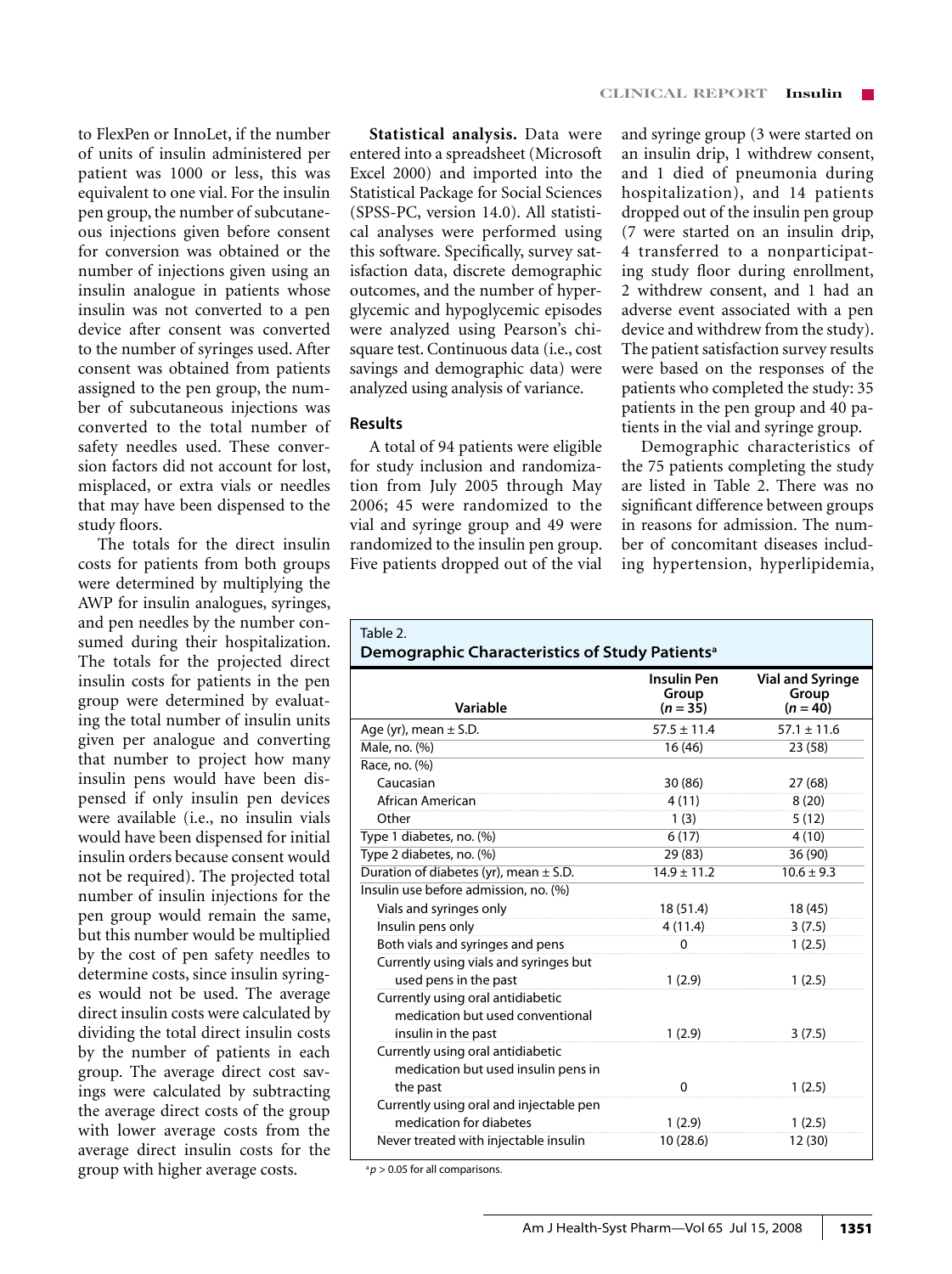kidney disease, pulmonary disease, and peripheral vascular disease, was similar between treatment groups. Interestingly, more patients in the insulin pen group had a history of liver disease than did patients in the vial and syringe group (11.4% versus 0%, respectively). At baseline, both groups had similar rates of vision problems, such as diabetic retinopathy, cataracts, glaucoma, nearsightedness, and farsightedness.

The mean  $\pm$  S.D. length of stay was similar between treatment groups:  $8.9 \pm 7.5$  days for the insulin pen group and  $8.1 \pm 7.7$  days for the vial and syringe group. The mean number of days of treatment for the vial and syringe group was equal to the group's average length of stay. The mean  $\pm$  S.D. number of days of treatment for the insulin pen group was  $5.1 \pm 5.7$  days.

A total of 19 patients in the insulin pen group (54%) and 18 patients in the vial and syringe group (45%) received insulin glargine during hospitalization. Eighteen patients in the insulin pen group (51%) and 30 patients in the vial and syringe group (75%) had an order for at least one oral hypoglycemic medication during their hospitalization.

**Patient satisfaction.** More patients in the insulin pen group (77.1%) dialed at least one dose of insulin using the pen device, compared with 5% of patients who drew at least one dose using the vial and syringe method during hospitalization ( $p = 0.002$ ). More patients in the insulin pen group (77.1%) used the pen to self-inject at least one dose, compared with only 12.5% of patients who self-injected at least one dose using the vial and syringe method during hospitalization  $(p = 0.001)$ .

In both groups, the majority of patient responses regarding their satisfaction with insulin treatment during hospitalization were positive ("agree" or "strongly agree") (Table 3). Significantly more patients using the pen

devices than those using the vials and syringes responded positively that they would like to continue administering insulin at home by the method used during the hospital stay (74% versus  $45\%, p < 0.05$  and would recommend the insulin administration method used during the hospital stay to other patients with diabetes (94% versus 73%, respectively;  $p < 0.05$ ).

Thirty-two patients (26 in the pen group and 6 in the vial and syringe group) indicated having used both insulin pens and vials and syringes before the study. The majority of responses to the satisfaction questions comparing insulin pens with vials and syringes were positive ("agree" and "strongly agree") in favor of insulin pens. All patients who had used insulin pens before the study and were assigned to insulin vials and syringes during randomization felt more confident they were receiving the correct dose of insulin using pens, felt more comfortable using insulin pens, thought it took less time to prepare and administer insulin using pens, and believed insulin pens were

an improvement over administration using vials and syringes (Table 4). Further, a high percentage of the patients who had prior experience using vials and syringes and were randomized to receive insulin via pen devices during hospitalization indicated that they felt more confident they were receiving the correct dose of insulin using pens, felt more comfortable using pens, thought it took less time to prepare and administer insulin using pens, and believed that pens were an improvement over vials and syringes (Table 4). There was no significant difference between groups for each of these comparative satisfaction questions.

**Clinical outcomes.** The mean ± S.D. nonfasting blood glucose concentration at the time of admission was  $227.3 \pm 100.1$  mg/dL for the insulin pen group and  $233.7 \pm$ 126.5 mg/dL for the vial and syringe group ( $p > 0.05$ ). The mean  $\pm$  S.D. nonfasting blood glucose concentration at the time of discharge was 182.9  $\pm$  73.5 mg/dL for the insulin pen group and  $181.3 \pm 76.2$  mg/dL

## Table 3.

**Summary of Positive Responses to Survey Items Regarding Patient Satisfaction Asked Before Discharge from Hospitala**

|                                                                                   | No. (%) Respondents                       |                                                |
|-----------------------------------------------------------------------------------|-------------------------------------------|------------------------------------------------|
| <b>Survey Item</b>                                                                | <b>Insulin Pen</b><br>Group<br>$(n = 35)$ | <b>Vial and Syringe</b><br>Group<br>$(n = 40)$ |
| The method used to give me my insulin in                                          |                                           |                                                |
| the hospital was convenient.                                                      | 33 (94)                                   | 39 (98)                                        |
| The method used to give me my insulin in                                          |                                           |                                                |
| the hospital was simple and easy.                                                 | 31 (89)                                   | 38 (95)                                        |
| I would like to continue taking insulin at<br>home by the method used during my   |                                           |                                                |
| hospital stay.                                                                    | $26(74)^{b}$                              | 18 (45)                                        |
| I would recommend to other people with<br>diabetes to use insulin by the method I |                                           |                                                |
| used during my hospital stay.                                                     | 33 $(94)^{b}$                             | 29 (73)                                        |
| I was confident I was given the correct dose                                      |                                           |                                                |
| of insulin during my hospital stay.                                               | 34 (97)                                   | 37 (93)                                        |
| Overall, I was satisfied with the method                                          |                                           |                                                |
| used to give me my insulin in the                                                 |                                           |                                                |
| hospital.                                                                         | 34 (97)                                   | 38 (95)                                        |

<sup>a</sup>Positive responses include responses of "agree" or "strongly agree."

b *p* < 0.05, chi-square test.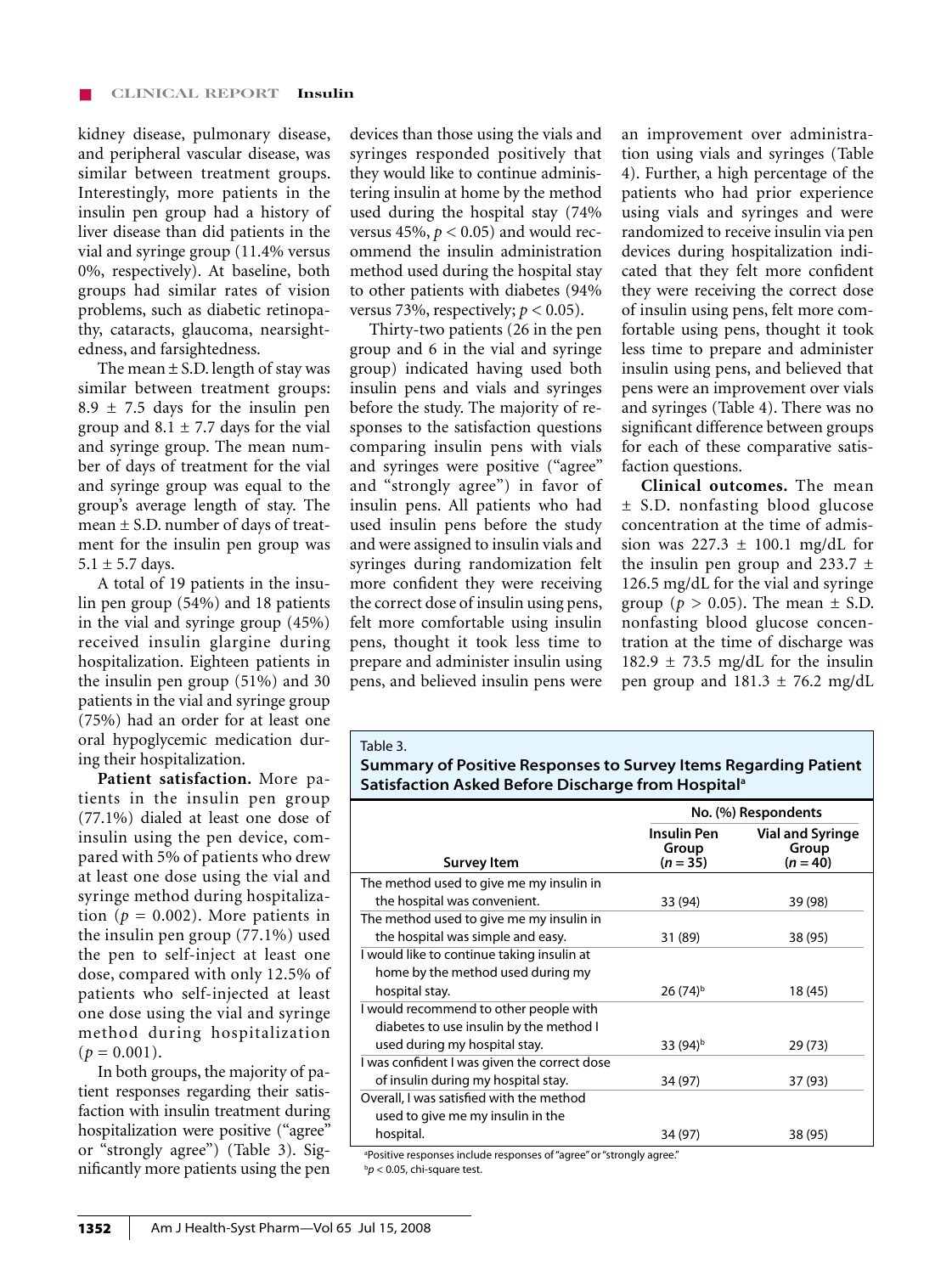**clinical Report Insulin**

for the vial and syringe group (*p* > 0.05). The mean  $\pm$  S.D. number of hypoglycemic events during hospitalization was  $1.2 \pm 2.3$  for the insulin pen group and  $0.8 \pm 1.5$  for the vial and syringe group. The mean  $\pm$  S.D. number of hyperglycemic events during hospitalization was  $19.5 \pm 18$ for the insulin pen group and  $13.2 \pm$ 11.8 for the vial and syringe group. The mean  $\pm$  S.D. rates of hypoglycemic and hyperglycemic events for the vial and syringe group were  $0.7 \pm$ 1.5 events daily and  $7.97 \pm 7.2$  events daily, respectively. The mean  $\pm$  S.D. rate of hypoglycemic events for the pen group for the entire length of stay was  $1.1 \pm 2$  events daily, and the mean ± S.D. rate of hypoglycemic events while receiving insulin pens was  $0.4 \pm 0.9$  event daily. The mean  $\pm$ S.D. rate of hyperglycemic events for the pen group for the entire length of stay was  $9.1 \pm 7.2$  events per day, and the average rate of hyperglycemic events while receiving insulin pens was  $5.1 \pm 5.7$  events per day. There was no significant difference between the number or average rate of hypoglycemic and hyperglycemic event

rates between groups. Severe hyperglycemia occurred in 10 patients in the vial and syringe group (25%) and 12 patients in the insulin pen group (34%). Specifically, 24 episodes of severe hyperglycemia occurred in the vial and syringe group, and 41 episodes of severe hyperglycemia were reported in the insulin pen group, with 16 episodes occurring before the patients were switched to insulin pens and 25 episodes occurring while the patients were receiving insulin from pen devices. One patient in the insulin pen group experienced 11 episodes of severe hyperglycemia and had a length of stay of 34 days.

**Safety.** No insulin-related medication errors or needle-stick injuries were reported in either group. One report of an adverse event of hyperglycemia was reported and thought to be related to the insulin pen device. The patient and nurse reported to the investigator that insulin was "coming out of the skin" after the appropriate injection technique was utilized. This patient chose to withdraw from the study and switched back to the conventional vial and syringe method.

#### Table 4.

## **Summary of Positive Responses to Survey Items for Patients with Experience Using Both Insulin Administration Methodsa**

|                                                                                                                                         | No. (%) Respondents                |                                        |
|-----------------------------------------------------------------------------------------------------------------------------------------|------------------------------------|----------------------------------------|
| <b>Survey Item</b>                                                                                                                      | Insulin Pen<br>Group<br>$(n = 26)$ | Vial and Syringe<br>Group<br>$(n = 6)$ |
| I felt more confident that I was receiving the<br>correct dose of insulin using the FlexPen,<br>InnoLet pen, or other insulin pens than |                                    |                                        |
| with insulin vials and syringes.                                                                                                        | 21 (81)                            | 6(100)                                 |
| I felt more comfortable using the FlexPen,                                                                                              |                                    |                                        |
| InnoLet pen, or other insulin pens than                                                                                                 |                                    |                                        |
| with insulin vials and syringes.                                                                                                        | 21 (81)                            | 6(100)                                 |
| It took less time to prepare and give insulin                                                                                           |                                    |                                        |
| using the FlexPen, InnoLet pen, or other                                                                                                |                                    |                                        |
| insulin pens than with insulin vials and                                                                                                |                                    |                                        |
| syringes.                                                                                                                               | 23 (88)                            | 5(83)                                  |
| The FlexPen, InnoLet pen, or other insulin                                                                                              |                                    |                                        |
| pens are an improvement over vials and                                                                                                  |                                    |                                        |
| syringes.                                                                                                                               | 23 (88)                            | 6(100)                                 |

a Positive responses include responses of "agree" or "strongly agree"; *p* > 0.05 for all comparisons, chi-square test.

**Postdischarge insulin use.** One patient in the insulin pen group died, from a cause unrelated to the study, between hospital discharge and the follow-up telephone survey. Followup surveys were completed for 34 patients in the insulin pen group and 40 patients in the vial and syringe group. The majority of patients returned to their home after discharge in the insulin pen group (86%) and vial and syringe group (82%). In the insulin pen group, 12 patients (35%) continued to use insulin pens, 14 patients (41%) switched back to vials and syringes, 2 patients (6%) used both insulin vials and pens, and 6 patients (18%) discontinued insulin use. In the vial and syringe group, 23 patients (58%) continued to use vials and syringes, 4 (10%) switched to insulin pen use, and 13 (33%) discontinued insulin use. Patients from both groups who discontinued insulin use at home were switched to oral hypoglycemic agents or the injectable insulin incretin mimetic exanatide (Byetta, Amylin Pharmaceuticals). Forty-one percent of patients in the insulin pen group used insulin pens after discharge, while only 10% of patients in the vial and syringe group switched to insulin pens after discharge ( $p = 0.016$ ).

More patients in the insulin pen group had insurance coverage for their insulin and related supplies compared with the vial and syringe group (79% versus 52%, respectively;  $p = 0.070$ ). More patients in the insulin pen group paid for their insulin supplies via a copayment compared with the vial and syringe group (56% versus 30%, respectively;  $p = 0.038$ ).

**Economic outcomes.** Table 5 provides the actual number of insulin vials, pens, syringes, and pen needles used by all patients in each group.

Table 6 provides the projected direct insulin costs for the pen group if no insulin vials were dispensed to the pen group and only insulin pens and pen needles were used for those patients. The total mean  $\pm$  S.D. direct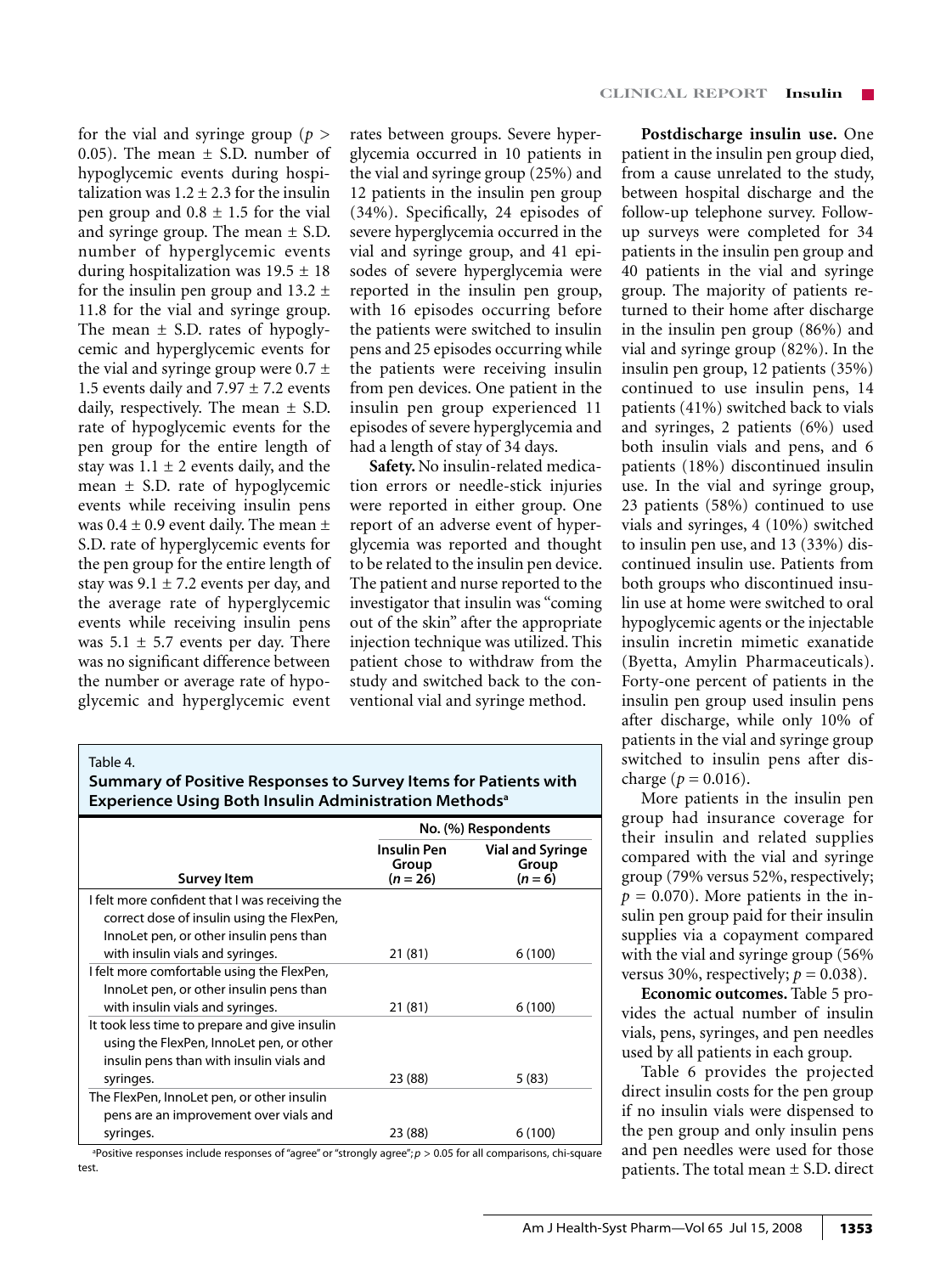#### Table 5.

#### **Direct Insulin Costs During Hospitalization for Study Patients**

|                                   | Insulin Pen Group <sup>a</sup> ( $n = 35$ )            |                                                | Vial and Syringe Group <sup>b</sup> ( $n = 40$ )       |
|-----------------------------------|--------------------------------------------------------|------------------------------------------------|--------------------------------------------------------|
| <b>Insulin Type</b>               | <b>No. Vials Dispensed</b><br>(Total Cost, in Dollars) | No. Pens Dispensed<br>(Total Cost, in Dollars) | <b>No. Vials Dispensed</b><br>(Total Cost, in Dollars) |
| Insulin human regular             | 21 (726.39)                                            | 22 (324.06)                                    | 34 (1176.06)                                           |
| Isophane insulin human (NPH)      | 5 (172.95)                                             | 9(132.57)                                      | 3(103.77)                                              |
| 70% NPH insulin with 30% insulin  |                                                        |                                                |                                                        |
| human regular                     | 2(69.18)                                               | 4 (58.92)                                      | 3(103.77)                                              |
| Insulin aspart                    | 13 (1088.10)                                           | 21 (679.14)                                    | 11 (920.70)                                            |
| 70% insulin aspart protamine with |                                                        |                                                |                                                        |
| 30% insulin aspart                | 2(167.40)                                              | 2(64.68)                                       | 0                                                      |
| Insulin glargine                  | 19 (1479.15)                                           | 0                                              | 18 (1401.30)                                           |
| 75% insulin lispro protamine with |                                                        |                                                |                                                        |
| 25% insulin lispro                | 1(80.35)                                               | 0                                              | 3(241.05)                                              |
| Insulin lispro                    | $\Omega$                                               | 0                                              | 1(80.35)                                               |
| <b>Total direct costs</b>         | 3783.52                                                | 1259.37                                        | 4027.00                                                |

a A total of 425 syringes at a cost of \$174.25 were dispensed to patients in the insulin pen group before initiation of insulin pen therapy; 533 pen needles were dispensed to these patients at a cost of \$186.55. The total cost of insulin, syringes, and needles for this group was \$5403.69.

b A total of 719 syringes at a cost of \$294.79 were dispensed. The total cost of insulin and syringes for this group was \$4321.70.

### Table 6. **Projected Direct Insulin Costs for Patients in the Insulin Pen Groupa**  $(n = 35)$

| Insulin Type                                         | No. Pens Dispensed<br>(Cost, in Dollars) |
|------------------------------------------------------|------------------------------------------|
| Insulin human regular                                | 24 (353.52)                              |
| Isophane insulin human (NPH)                         | 10 (147.30)                              |
| 70% NPH insulin with 30% insulin human regular       | 5(73.65)                                 |
| Insulin aspart                                       | 24 (776.16)                              |
| 70% insulin aspart protamine with 30% insulin aspart | 3(97.02)                                 |
| Insulin glargine                                     | 20 (634.60)                              |
| 75% insulin lispro protamine with 25% insulin lispro | 3(97.02)                                 |
| Insulin lispro                                       | 0                                        |
| Total projected direct costs                         | 2179.27                                  |

a Reflects costs if all insulin used by patients in the pen group were converted to costs of insulin administered through pen devices. A total of 958 pen needles would have been used by the patients at a total cost of \$335.30; the total cost of insulin in pen devices and pen needles would have been \$2514.57.

costs of the insulin vials and pens and syringes and safety needles per patient were significantly higher in the pen group  $(\$154.39 \pm \$91.41)$ compared with those of the vial and syringe group (\$108.04 ± \$62.30) (*p*  $= 0.012$ ). However, once the insulin direct costs per patient were adjusted to project dispensing only the equivalent insulin pen products, the mean ± S.D. direct cost per patient for the pen group was projected to be  $$71.85 \pm $46.21$ , yielding a cost sav-

ing of \$36 per patient for the insulin pen group when compared with the actual mean total direct costs per patient in the vial and syringe group  $(p = 0.006)$ .

#### **Discussion**

In this study, significantly more patients in the insulin pen group prepared and self-injected at least one dose of insulin compared with the vial and syringe group. Patients with newly diagnosed or existing diabetes admitted to our hospital have an educational care plan, with an interdisciplinary education record initiated and placed under the patient education section in their permanent medical chart. This document is intended to provide an educational checklist for various health care professionals to document a patient's readiness to learn about multiple aspects of diabetes, including an understanding of the disease, signs and symptoms and treatments for hyperglycemia and hypoglycemia, blood glucose monitoring, oral antidiabetic medications and injectable insulins, the effects of stress and exercise on diabetes, preventive care, and nutrition therapy. In addition, health care professionals may ask patients to demonstrate certain skills to assess the patient's selfcare technique. One skill a patient may be asked to demonstrate is insulin preparation and injection. The patient may be asked to prepare an insulin injection three times before discharge, inject the insulin dose, rotate injection sites, dispose of the syringe, and mix two types of insulin, if necessary. During the study training sessions for the nurses, the investigators did not specifically instruct the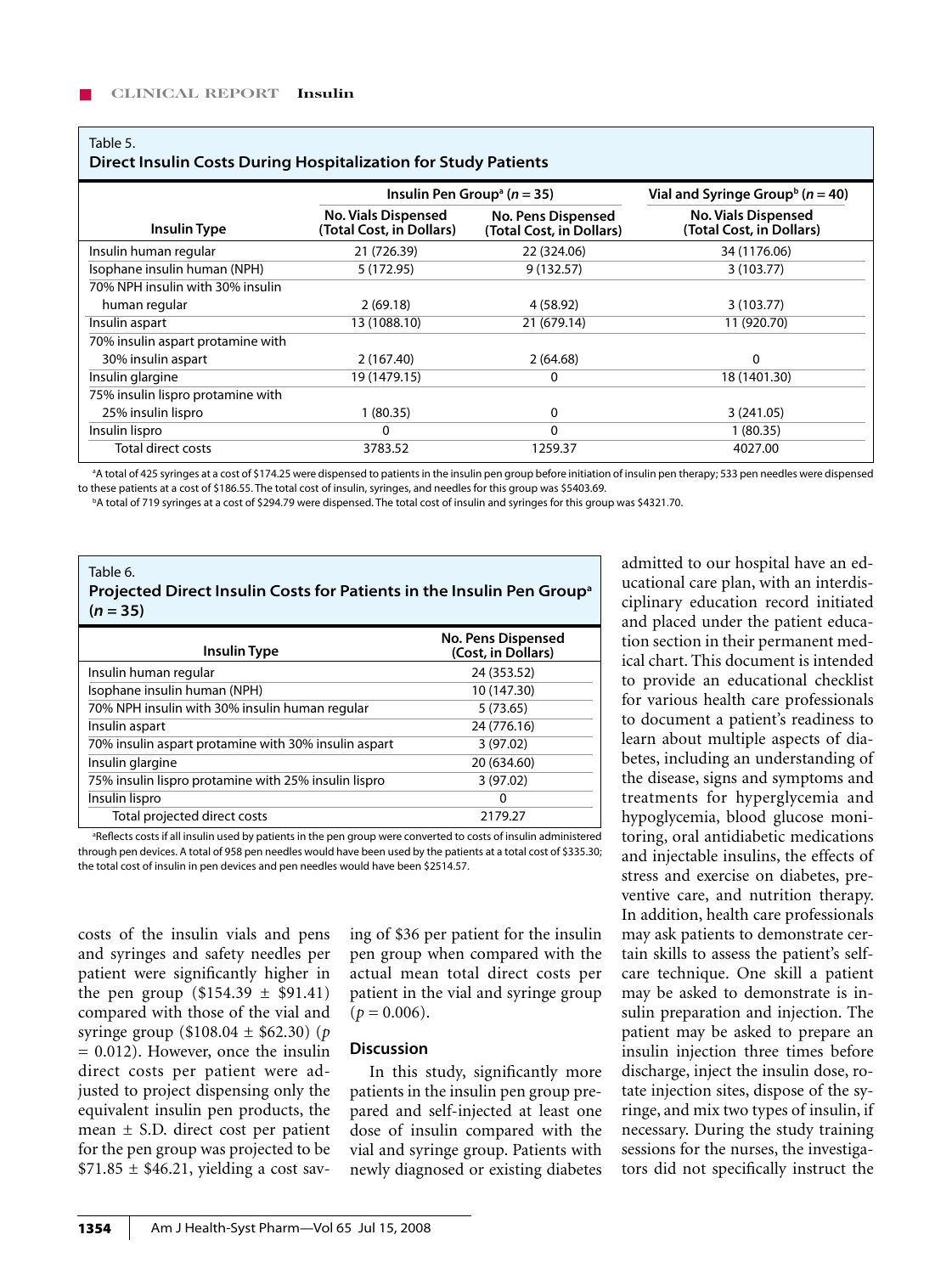nurses to educate enrolled patients in either group on how to prepare or self-inject their insulin. Perhaps the difference found between groups could be attributed to the novelty of the insulin pen devices and the patients' desire to try using them, or the nurses may have felt more comfortable letting patients self-administer using the pens because they were simple and easy to use.

Significantly more patients in the insulin pen group indicated that they would like to continue using pens at home and would recommend this method of insulin delivery to other people with diabetes compared with patients in the vial and syringe group. Summers et al.<sup>22</sup> evaluated the preference for two insulin delivery methods (insulin pens and vials and syringes) when distributed to insulin users and nonusers. Regardless of whether the responder used insulin, there was a significant preference for insulin pens over administration using insulin vials and syringes. One of the significant predictors for preference of insulin pens for both groups was social acceptability of the method. The authors hypothesized that if responders viewed insulin pens as more socially acceptable, then this could lead to positive clinical outcomes.

A survey of outpatient insulin users found that fewer patients miss insulin injections when using pen devices versus vials and syringes.<sup>8</sup> Studies have also shown that the use of insulin pens compared to vials and syringes results in reduced  $HbA<sub>1c</sub>$ values, lower mean fasting blood glucose levels, improved medication adherence, and improved health care resource utilization in outpatients.7,11,13,23 The current study was not designed to measure long-term indicators of glucose control, such as  $HbA<sub>1c</sub>$  values or morbidity, or measure adherence through prescriptionrefill history. We believe that improved compliance and health care resource utilization could be realized

for patients who continue using insulin pen devices in the ambulatory care setting due to fewer missed injections, improved adherence, and increased satisfaction with the pen method. The hospital has since adopted the use of insulin pens for all subcutaneous doses.

In this study, more patients in the insulin pen group had insurance coverage and paid a copayment for their insulin supplies. Information regarding individual prescription drug coverage was not collected from each patient before discharge to actively investigate if insulin pens were included in the patient's prescription benefit provider's drug formulary. It could be that patients using the vial and syringe method for insulin administration who continued or switched back to this method may have done so because of unequal coverage through their managed care plan. During the time of study enrollment, insulin pens could have been on a higher tier, requiring higher out-of-pocket prescription expenses for patients or prior-authorization criteria to be met before pens would be covered by insurance. An attempt to locate publicly accessible priorauthorization criteria for insulin pens or medication formularies from private managed care companies proved difficult, as this information may be proprietary information and unavailable to the public. Medication formularies for state departments of Medicare and Medicaid are accessible online.24,25 Currently, the majority of Medicare prescription drug plan formularies cover insulin pens,<sup>24</sup> and over 50 plans include the InnoLet and FlexPen devices on their formulary in Nebraska, usually classified as tier 2 or 3, which in most cases was the same tier as the same insulin analogue in vial form. However, insulin pen coverage for managed care plans could have been much different during the time of patient enrollment. Prior authorization is required for Medicaid patients or for beneficiaries

of a few Medicare plans in Nebraska; however, specific authorization criteria were not publicly retrievable. One state's prior authorization criteria for Medicaid patients specified that insulin pens were considered convenience items unless medical necessity could be documented and that coverage was limited to patients with significant visual impairment or physical disability that prevented the use of conventional vials and syringes or to juvenile patients self-administering insulin in an educational setting.<sup>26</sup> Therefore, the desire to continue or switch to insulin pens can be greatly influenced by a patient's prescription benefit provider's drug formulary and the potential cost to the patient. Also, the patient must be willing to switch to a different insulin preparation and administration method.

Two recent studies evaluated the impact of insulin pens on health care costs from a managed care perspective. One study examined medication adherence and total health care costs among patients with type 2 diabetes who were enrolled in a Medicaid program from 2001 to 2006.23 The study evaluated patients initiated on or converted to insulin with a pen device compared with a vial and syringe as add-on therapy to oral antidiabetic drugs. Patients receiving insulin with a vial and syringe who converted to pen therapy were compared with those who continued to use the vial and syringe method in both unmatched comparisons (*n* = 560 and  $n = 9,988$ , respectively) and after pair matching using propensity scores (both groups,  $n = 560$ ). The authors performed a second analysis comparing patients who initiated insulin with vials and syringes  $(n = 1,162)$  with a cohort that initiated insulin pen therapy  $(n = 168)$ after controlling for covariates in a multivariate regression model. All patients had complete enrollment in the program for at least 24 months of follow-up. The authors found that diabetes-related and overall medi-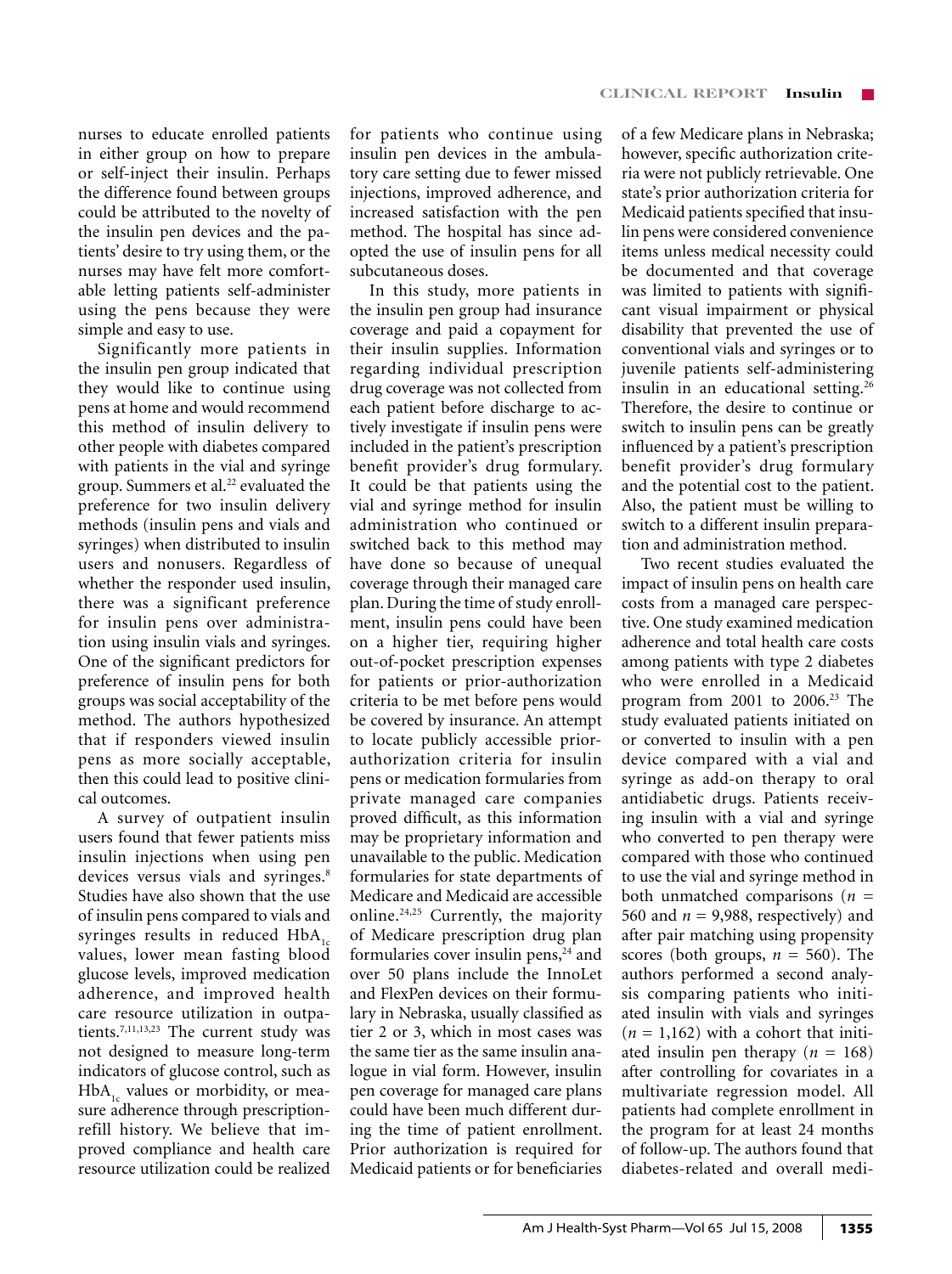cation adherence were comparable for patients initiating insulin with a pen versus a vial and syringe (53% versus 50% and 94% versus 94%, respectively). However, total annualized health care costs were significantly lower for patients using pen therapy than for those using a syringe (\$14,857.42 versus \$31,764.78, *p* < 0.05). Cost reductions with pen therapy were reflected in hospital costs (\$1,195.93 versus \$4,965.31, *p* < 0.05), diabetes-related costs (\$7,324.37 versus \$13,762.21, *p* < 0.05), and outpatient costs (\$7,795.98 versus \$13,103.51,  $p < 0.05$ ). However, prescription costs of syringes were significantly lower (\$535.70 versus \$670.52,  $p < 0.05$ ) and costs of pens were higher (\$840.33 versus \$0, *p* < 0.05) in patients who switched from syringes to pens versus those who continued to use syringes. The authors concluded that in a state Medicaid setting among patients with type 2 diabetes, initiating insulin therapy with a pen device was associated with comparable medication adherence and significant reductions in health care resource utilization and associated costs compared with insulin therapy with vials and syringes.<sup>23</sup> This study is important because it sheds some light on the financial impact of insulin pens from a Medicaid perspective on health care costs that affect hospital, outpatient, and prescription costs. Further, this study documents that in Medicaid patients, while health care costs were lower with insulin pens, prescription costs were significantly higher compared with vials and syringes. This clearly affects the potential for patients to continue using the insulin pen method after discharge since their out-of-pocket costs would be higher and would account for Medicaid patients switching back to vials and syringes, as pen devices would be cost prohibitive.

Another study evaluated patients enrolled in 1 of 57 managed care health plans in the United States (*n*  $= 1,156$ ) and found that medication adherence was significantly improved, the likelihood of experiencing a hypoglycemic event was significantly reduced, and the frequency of hypoglycemia in adherent patients decreased by nearly two thirds after conversion to insulin pens.<sup>13</sup> There were significant reductions in emergency department visits and physician visits, whereas hypoglycemia-related hospitalizations and outpatient visits remained similar after conversion. Total mean all-cause annual treatment costs were reduced by \$1,590 per patient (from \$16,359 to \$14,769, *p* < 0.01). Annual hypoglycemiarelated costs were reduced by \$788 per patient (from \$1,415 to \$627, *p* < 0.01), predominantly as a result of decreased hospitalization costs (from \$857 to \$288, *p* < 0.01), and annual diabetes-related costs were reduced by \$600 per patient (from \$8,827 to \$8,227,  $p < 0.01$ ). Similar to the previous study,<sup>23</sup> the authors found that among patients with type 2 diabetes treated in a managed care setting, a switch from administration of insulin therapy by vial and syringe to a prefilled pen device was associated with improved medication adherence, fewer claims for hypoglycemic events, reduced emergency department and physician visits, and lower annual treatment costs.<sup>13</sup> Unlike the previous study, these authors found that based on refill history, medication adherence was significantly improved with insulin pens in managed care patients.

A significant saving of \$36 per patient was realized for patients in the pen group compared with the vial and syringe group. It is important to note that our hospital's infection control policy did not allow sharing of insulin vials for multiple patients on the floors. The cost savings may not be realized by other institutions if the hospital uses one vial of insulin analogue for multiple patients on a hospital unit. Similar cost savings may also not be realized if the average length of stay is considerably

longer than found in this study, since more insulin may be used during longer stays. The cost savings could be underestimated if the number of insulin-related needlestick injuries decreases and care needed for the treatment of a bloodborne pathogen is prevented. It is estimated that the follow-up for a high-risk exposure costs \$500–\$2500 per needle-stick injury, even when no infection occurs.27

There were some limitations to this study. Some patients in the insulin pen group received insulin administered from vials with a syringe during the study period because investigators did not want to delay the delivery of insulin before obtaining consent or if a patient received insulin glargine. This exposure to insulin vials could have confused the patient as to how he or she should respond to the survey questions. Patients in the insulin pen group who had experience with the vial and syringe method during hospitalization only may not have completed the subsequent comparative questions of the satisfaction survey.

Prescription benefit information was not obtained for each patient; therefore, it was difficult to clearly determine if insulin pens required prior authorization or were on a higher tier of coverage in 2005–06, which could have affected the patient's ability to switch to or continue using insulin pens after exposure to this method in the hospital.

#### **Conclusion**

Increased patient satisfaction and continuation of the method of insulin administration used in the hospital at home were reported by patients who received insulin pens compared with patients who received conventional insulin vials and syringes during hospitalization. A substantial cost saving was projected for patients in the insulin pen group if insulin pens had been dispensed during their entire hospital stay.